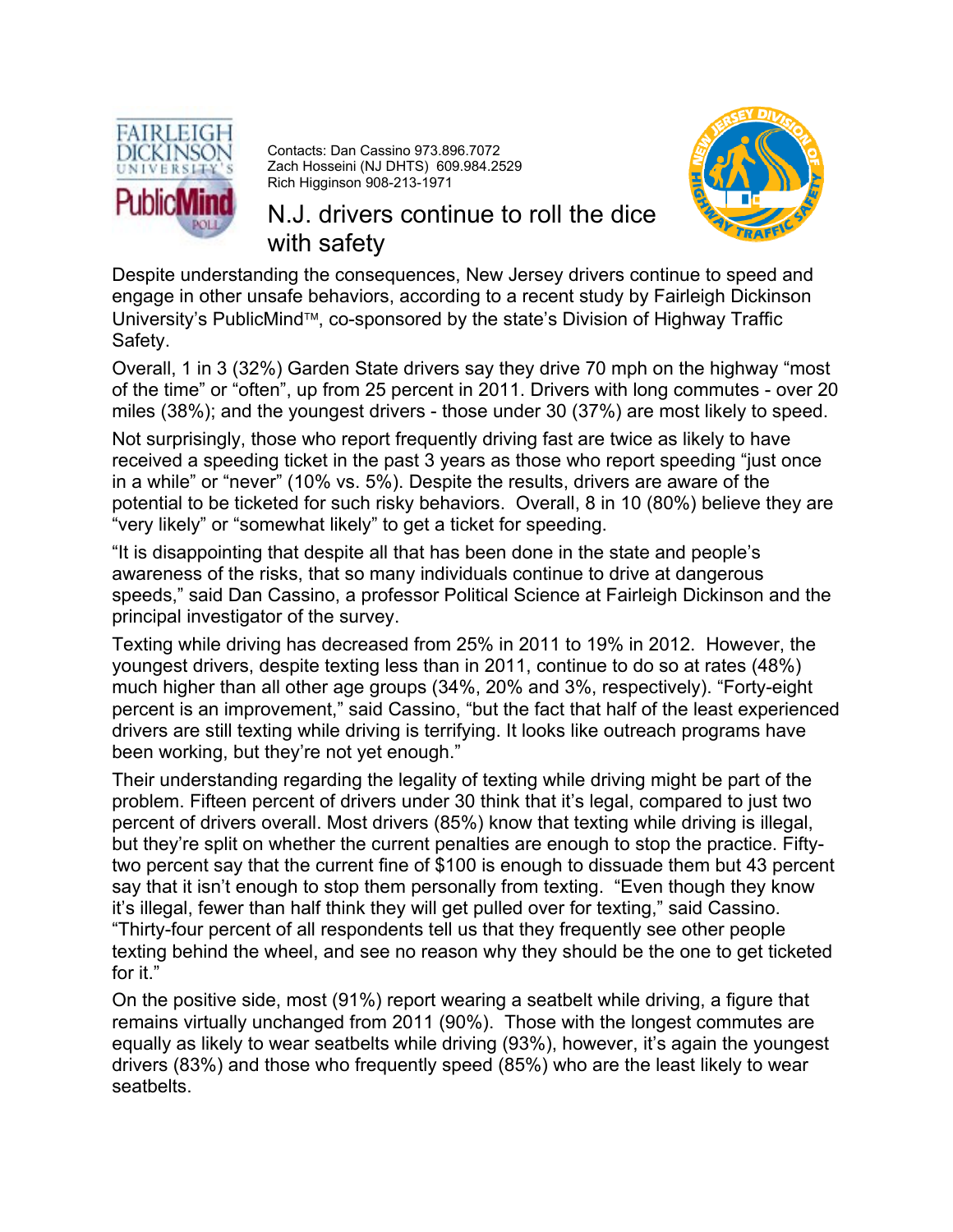Three-in-five (60%) think they are 'very likely' or 'somewhat ikely' to be ticketed for not wearing a seat belt while driving.

This year's study found a decrease in the use of handheld phones while driving. Only nine percent of drivers admit to using a handheld phone behind the wheel regularly, down from 26 percent just five years ago. Despite these low figures, however, most (72%) report they see others talking on a hand held cellphone 'very often'. Although most (95%) know it is illegal to talk into a hand held cell phone while driving, young drivers are not as knowledgeable of the law, as one-in-ten (11%) believe it is legal.

Young drivers (17%), those with long commutes (15%), and speeders (15%) are the most likely to report talking on a hand held cell phone 'most of the time' or 'often'. Among all drivers, those who report talking on a hand held cell phone are a third more likely (16%) to have been in an accident than those who do not (12%). Once again, only half (54%) of all respondents believe it is very or somewhat likely they will be ticketed for talking on a hand held cell phone while driving.

"For New Jersey drivers, speeding, texting and long commutes are all related behaviors," said Cassino. "There seem to be two big clusters of risky drivers in New Jersey: young drivers, and older, more educated drivers with long commutes. Together, these groups constitute the majority (about 62%) of the accidents and tickets in the state."

Despite all of this, New Jersey drivers think pretty highly of themselves. Seventy-two percent of drivers in the state rate themselves as being above average, and only one percent evaluates themselves worse than the average driver. The real problem, according to them, is people from New York. Fifty-two percent of New Jersey drivers say that drivers from the Empire State are the worst of those in neighboring states, with 15 percent each naming Pennsylvania and New Jersey.

"Drivers who go fast think they're more skilled than other drivers; drivers who go slow think that they're more careful," said Cassino. "Pretty much everyone thinks that they're above average, and so they can get away with talking on the phone, speeding or texting."

The Fairleigh Dickinson University survey was co-sponsored by the New Jersey Division of Highway Traffic Safety and carried out by telephone from April 14, 2012, to May 17, 2012 using a randomly selected sample of 1,001 New Jersey residents aged 17 and over who report they drive regularly, including an oversample of drivers under the age of 30. It has a margin of error of +/-3 percentage points.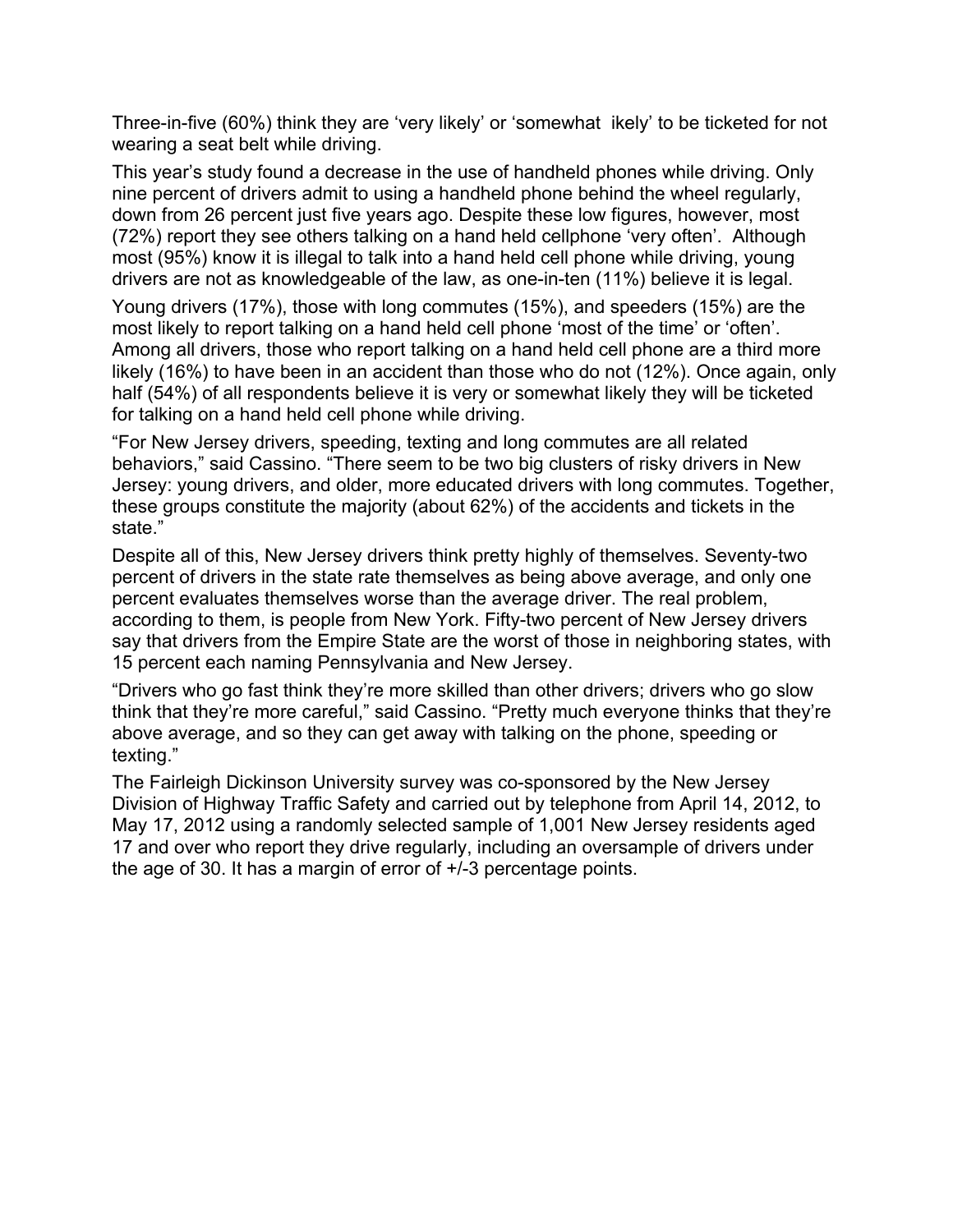|                                              | <b>Tables, questions, and methodology available on the web at: http://publicmind.fdu.edu/</b> |
|----------------------------------------------|-----------------------------------------------------------------------------------------------|
| <b>Radio actuality line: (201) 692-2846.</b> | For more information, please call (973) 443-8756.                                             |

## **Background Memo and Tables**

This study was conducted by Fairleigh Dickinson University's PublicMind and co-sponsored by the New Jersey Division of Highway Traffic Safety. The survey was conducted by telephone from April 14 through May 17, using a randomly selected sample of 1,001 New Jersey residents aged 17 and over who report they drive regularly, including an oversample of drivers under the age of 30. The sampling error for 1,001 randomly selected respondents in a statewide survey is +/-3 percentage points at the 95 percent level of confidence. Survey results are also subject to non-sampling error. The margin of error for subgroups is larger and varies by the size of that subgroup. Survey results are also subject to non-sampling error. This kind of error, which cannot be measured, arises from a number of factors including, but not limited to, non-response (eligible individuals refusing to be interviewed), question wording, the order in which questions are asked, and variations among interviewers. PublicMind interviews are conducted by Opinion America of Cedar Knolls, NJ, with professionally trained interviewers using a CATI (Computer Assisted Telephone Interviewing) system. Random selection is achieved by computerized random-digit dialing. This technique gives every person with a land-line phone number (including those with unlisted numbers) an equal chance of being selected. The total combined sample is mathematically weighted to match known demographics of age, race and gender among the general population.

|                      | When you're driving on a New Jersey highway, how often would you say you drive over 70 miles an hour? |    |    |    |                                    |    |       |       |       |         |           |       |  |  |
|----------------------|-------------------------------------------------------------------------------------------------------|----|----|----|------------------------------------|----|-------|-------|-------|---------|-----------|-------|--|--|
|                      |                                                                                                       |    |    |    |                                    |    | Age   |       |       | Commute |           |       |  |  |
|                      | All                                                                                                   |    |    |    | 2011    2010    Men Women    17-29 |    | 30-44 | 45-60 | $60+$ | None    | $\leq 20$ | $20+$ |  |  |
| Most of the time     | 15                                                                                                    | 10 | 12 | 16 |                                    | 22 |       |       |       |         | 14        |       |  |  |
| Often                |                                                                                                       |    |    | 14 | 13                                 | 15 | 14    |       | 10    |         |           |       |  |  |
| Just once in a while | 46                                                                                                    | 40 | 44 | 49 | 44                                 | 48 |       |       | 49    | 50      | -47       | 43    |  |  |
| Never                | 21                                                                                                    | 34 | 32 | 20 | 32                                 | 15 | 19    | 23    | 33    | 23      | 22        | 19    |  |  |
| Don't Know           |                                                                                                       |    |    |    |                                    |    |       |       |       |         |           |       |  |  |

|                  | In the past three years have you personally, received a speeding ticket? |    |    |    |                      |    |  |                                                        |  |  |  |  |  |  |  |  |
|------------------|--------------------------------------------------------------------------|----|----|----|----------------------|----|--|--------------------------------------------------------|--|--|--|--|--|--|--|--|
|                  | Over 70                                                                  |    |    |    |                      |    |  |                                                        |  |  |  |  |  |  |  |  |
|                  |                                                                          |    |    |    | 2010    2009    2008 |    |  | Men Women Most of the time/Often Once in a while/Never |  |  |  |  |  |  |  |  |
| Yes              |                                                                          |    |    |    |                      |    |  |                                                        |  |  |  |  |  |  |  |  |
| No               |                                                                          | 90 | 91 | 89 | 90                   | 90 |  |                                                        |  |  |  |  |  |  |  |  |
| Don't Know/Don't |                                                                          |    |    |    |                      |    |  |                                                        |  |  |  |  |  |  |  |  |

| And what do you think the chances are of getting a ticket if you drive over the speed limit? |    |    |    |                                                                       |    |             |               |           |    |  |  |  |  |  |
|----------------------------------------------------------------------------------------------|----|----|----|-----------------------------------------------------------------------|----|-------------|---------------|-----------|----|--|--|--|--|--|
|                                                                                              |    |    |    |                                                                       |    |             | Drive over 70 | Education |    |  |  |  |  |  |
|                                                                                              |    |    |    |                                                                       |    | Most of the | HS or         | College   |    |  |  |  |  |  |
|                                                                                              | AШ |    |    | Plus<br>2011    2010    Men Women   time/Often<br>less<br>while/Never |    |             |               |           |    |  |  |  |  |  |
| Very Likely                                                                                  | 30 | 33 | 30 | 28                                                                    | 31 | 21          | 32            | 34        | 28 |  |  |  |  |  |
| Somewhat Likely                                                                              | 50 | 50 | 48 | 50                                                                    | 50 | 57          | 48            | 44        | 52 |  |  |  |  |  |
| Not Very Likely                                                                              | 12 | 10 | 15 | 14                                                                    | 10 | 14          | 11            | 11        | 12 |  |  |  |  |  |
| Not Likely at All                                                                            |    |    |    |                                                                       |    |             |               |           |    |  |  |  |  |  |
| Don't Know                                                                                   |    |    |    |                                                                       |    |             |               |           |    |  |  |  |  |  |

|                           | In the past three years have you personally, sent a text message while driving? |  |     |    |    |                                                                           |  |  |    |  |  |  |  |  |
|---------------------------|---------------------------------------------------------------------------------|--|-----|----|----|---------------------------------------------------------------------------|--|--|----|--|--|--|--|--|
|                           |                                                                                 |  |     |    |    | Length of Commute<br>Drives Over 70                                       |  |  |    |  |  |  |  |  |
|                           | Most of the Rarely/                                                             |  |     |    |    |                                                                           |  |  |    |  |  |  |  |  |
|                           |                                                                                 |  |     |    |    | 2010    2009    2008    Doesn't Drive 0-19 M 20+ M    time/Often<br>Never |  |  |    |  |  |  |  |  |
| Yes                       |                                                                                 |  | 25  | 21 | 15 |                                                                           |  |  | 36 |  |  |  |  |  |
| No                        | 81                                                                              |  | 75. | 79 | 84 | 69<br>63                                                                  |  |  |    |  |  |  |  |  |
| Don't Know/Don't Remember |                                                                                 |  |     |    |    |                                                                           |  |  |    |  |  |  |  |  |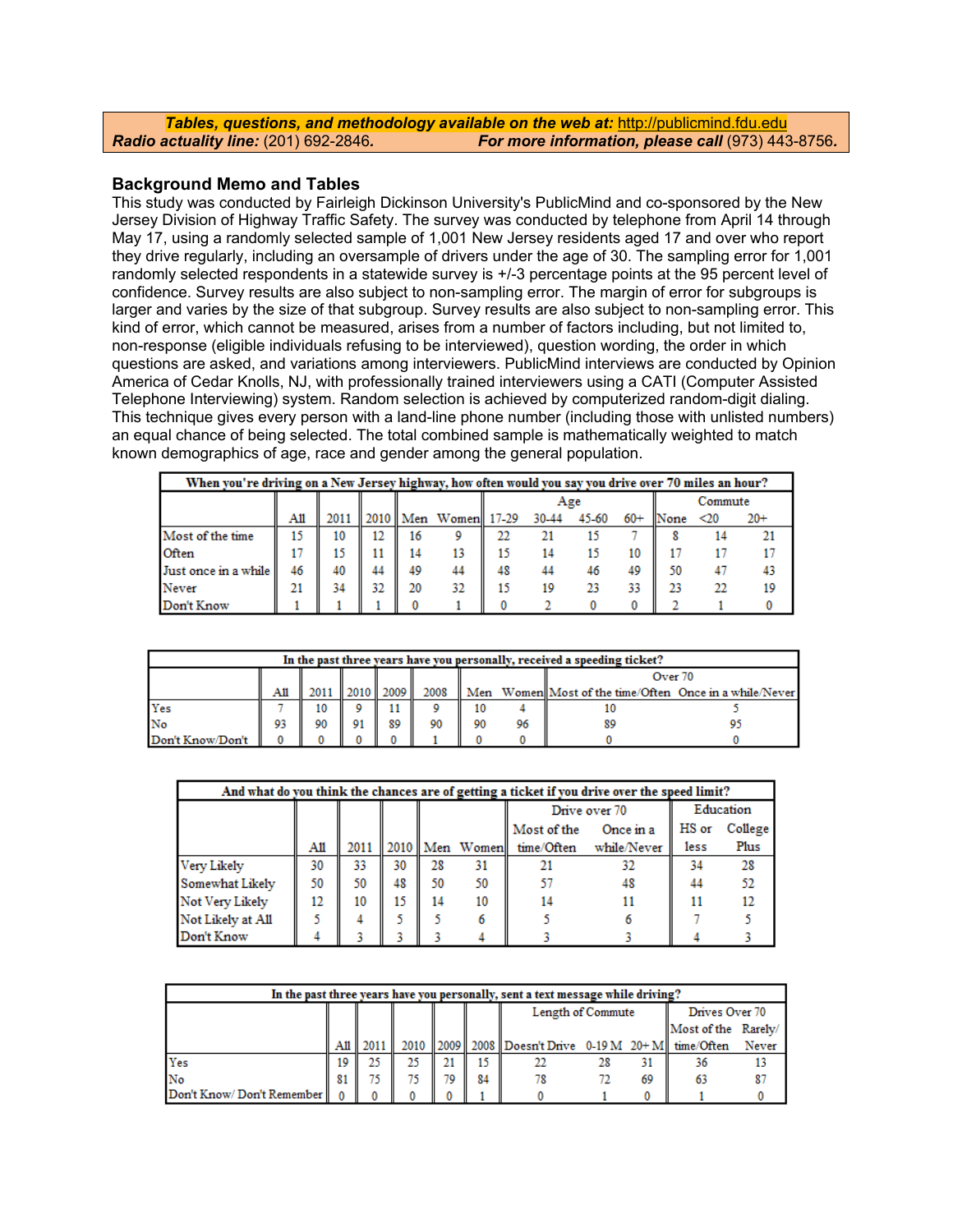| In the past three years have you personally, sent a text message while driving? |                                      |      |       |      |      |       |      |       |      |      |  |  |
|---------------------------------------------------------------------------------|--------------------------------------|------|-------|------|------|-------|------|-------|------|------|--|--|
|                                                                                 |                                      |      | 17-29 |      |      |       |      | 30-44 |      |      |  |  |
|                                                                                 | 2008<br>2012<br>2009<br>2011<br>2010 |      |       |      |      | 2012  | 2011 | 2010  | 2009 | 2008 |  |  |
| Yes                                                                             | 48                                   | 64   | 56    | 57   | 51   | 34    | 35   | 37    | 28   | 20   |  |  |
| No                                                                              | 50                                   | 36   | 43    | 43   | 49   | 65    | 65   | 63    | 72   | 80   |  |  |
| Don't Know / Don't Remember                                                     |                                      |      |       |      | 0    |       |      |       |      |      |  |  |
|                                                                                 |                                      |      | 45-60 |      |      | $60+$ |      |       |      |      |  |  |
|                                                                                 | 2012                                 | 2011 | 2010  | 2009 | 2008 | 2012  | 2011 | 2010  | 2009 | 2008 |  |  |
| Yes                                                                             | 20                                   | 15   |       | 12   |      |       |      |       |      |      |  |  |
| No                                                                              | 80                                   | 85   | 83    | 87   | 92   | 97    | 98   | 98    | 99   | 98   |  |  |
| Don't Know / Don't Remember                                                     | $\bf{0}$                             |      |       |      |      |       |      |       |      |      |  |  |

|                            | Under the current New Jersey law, is it legal or illegal to send a text<br>message while driving? |       |       |     |    |  |    |  |  |  |  |  |
|----------------------------|---------------------------------------------------------------------------------------------------|-------|-------|-----|----|--|----|--|--|--|--|--|
| Sent a text message<br>Age |                                                                                                   |       |       |     |    |  |    |  |  |  |  |  |
|                            | Ail                                                                                               | 17-29 | 30-44 | Yes | No |  |    |  |  |  |  |  |
|                            | 2                                                                                                 | 15    |       |     |    |  |    |  |  |  |  |  |
| Legal<br>Illegal           | 85                                                                                                | 80    |       |     | 82 |  | 84 |  |  |  |  |  |
| Not Sure                   | 13                                                                                                |       |       | 10  |    |  |    |  |  |  |  |  |

|                                               | Currently in NJ you can get a \$100 ticket for talking on a hand held cell phone, or texting while<br>driving. Is that fine high enough to discourage you from doing so? |             |       |       |       |     |    |      |              |  |  |  |  |
|-----------------------------------------------|--------------------------------------------------------------------------------------------------------------------------------------------------------------------------|-------------|-------|-------|-------|-----|----|------|--------------|--|--|--|--|
| Hand Held Phone<br>Sent a text message<br>Age |                                                                                                                                                                          |             |       |       |       |     |    |      |              |  |  |  |  |
|                                               |                                                                                                                                                                          | All   17-29 | 30-44 | 45-60 | $60+$ | Yes | No | Most | Rarely/Never |  |  |  |  |
| Yes                                           | 52                                                                                                                                                                       |             | 52    | 53    | 47    | 58  |    | 53   |              |  |  |  |  |
| No                                            | 43                                                                                                                                                                       | 28          |       |       | 47    | 41  | 44 | 44   | 43           |  |  |  |  |
| Not Sure                                      |                                                                                                                                                                          |             |       |       |       |     |    |      |              |  |  |  |  |
| Refused                                       |                                                                                                                                                                          |             |       |       |       |     |    |      |              |  |  |  |  |

| What do you think the chances are of getting a ticket if you send a text message while driving? |    |    |    |                       |       |       |             |              |             |  |  |
|-------------------------------------------------------------------------------------------------|----|----|----|-----------------------|-------|-------|-------------|--------------|-------------|--|--|
|                                                                                                 |    |    |    | Age                   |       |       | Education   | More than 70 |             |  |  |
|                                                                                                 |    |    |    |                       |       | HS or |             | Most of the  | Once in a   |  |  |
|                                                                                                 |    |    |    | All 17-29 30-44 45-60 | $60+$ | less  | $College +$ | time/Often   | while/Never |  |  |
| Very Likely                                                                                     | 18 | 31 | 24 | 18                    | 18    | 23    |             |              | 20          |  |  |
| Somewhat Likely                                                                                 | 28 | 28 | 33 | 27                    | 26    | 33    |             | 25           | 29          |  |  |
| Not Very Likely                                                                                 | 29 | 28 | 30 | 30                    | 28    | 23    | 31          | 40           | 25          |  |  |
| Not Likely at All                                                                               | 19 | 12 | 12 | 19                    | 21    | 16    | 20          | 20           | 19          |  |  |
| Don't Know                                                                                      | 6  |    |    |                       |       |       |             |              |             |  |  |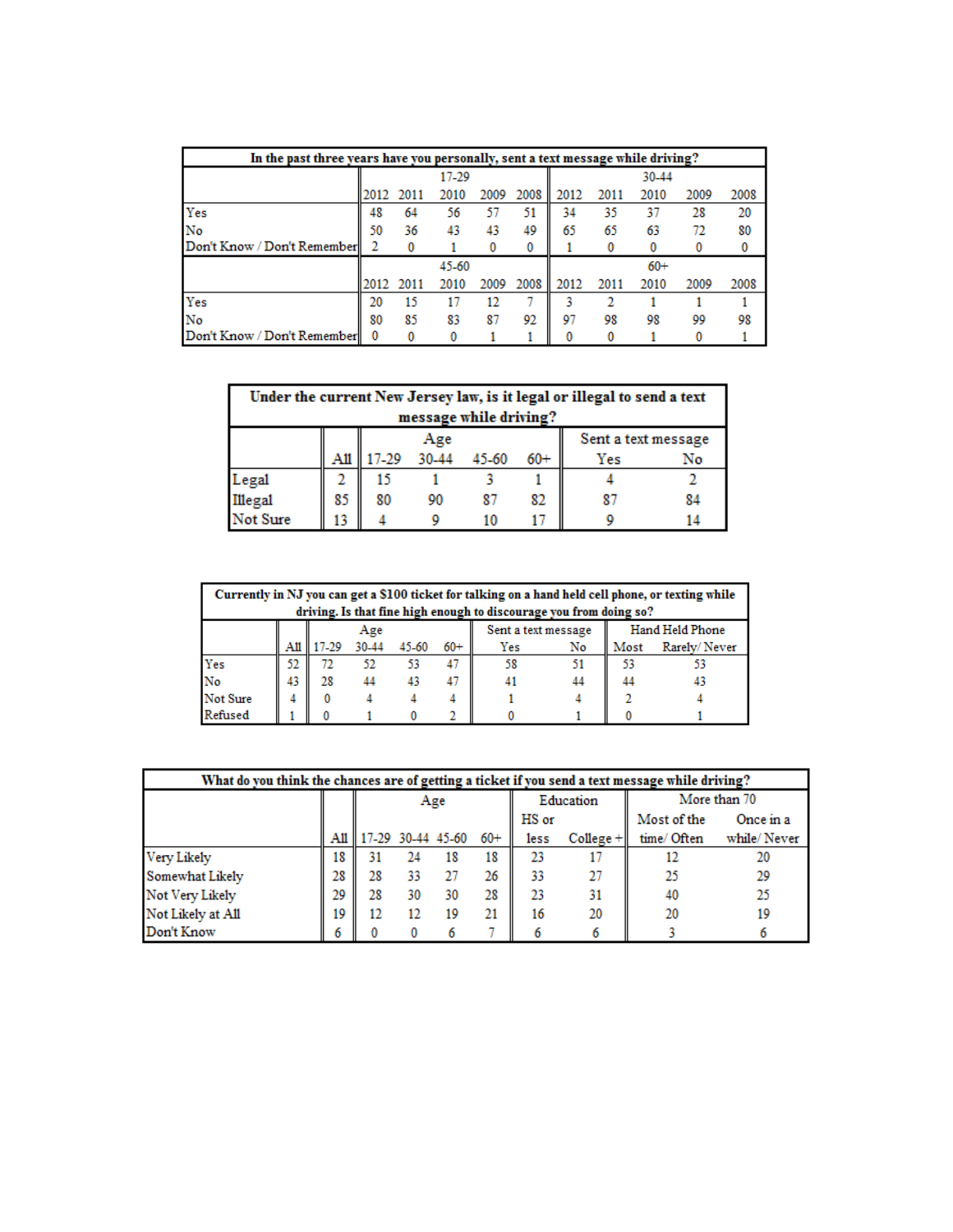|            | How often do you see people driving a car while they are also texting? |      |       |     |                 |                  |              |                   |    |  |  |  |  |
|------------|------------------------------------------------------------------------|------|-------|-----|-----------------|------------------|--------------|-------------------|----|--|--|--|--|
|            |                                                                        |      |       | Age |                 |                  |              | Length of Commute |    |  |  |  |  |
|            |                                                                        |      | 17-29 |     | 30-44 45-60 60+ | Doesn't<br>Drive | $0-19M$ 20+M |                   |    |  |  |  |  |
|            | All                                                                    | 2011 |       |     |                 |                  |              |                   |    |  |  |  |  |
| Very Often | 34                                                                     | 29   | 41    | 35  |                 | 27               | 34           |                   | 39 |  |  |  |  |
| Sometimes  | 32                                                                     | 33   | 30    | 35  | 28              | 30               | 38           | 33                | 37 |  |  |  |  |
| Rarely     | 14                                                                     | 13   | 22    | 14  |                 | 15               | 11           | 13                |    |  |  |  |  |
| Never      | 8                                                                      | 10   |       |     |                 |                  |              |                   |    |  |  |  |  |
| Don't Know |                                                                        | 14   |       |     |                 | 18               |              |                   |    |  |  |  |  |

| When you're the driver, how often do you wear your seatbelt? |    |         |                    |    |       |                                  |                |         |  |  |  |
|--------------------------------------------------------------|----|---------|--------------------|----|-------|----------------------------------|----------------|---------|--|--|--|
|                                                              |    |         | Length of Commute  |    |       |                                  | Drives Over 70 |         |  |  |  |
|                                                              |    | Doesn't |                    |    | HS or | Co <sub>1</sub> leg <sub>e</sub> | Most of the    | Rarely/ |  |  |  |
|                                                              | AШ | Drive   | $0-19 M 20+M$ Less |    |       | Plus                             | time/Often     | Never   |  |  |  |
| Always                                                       | 91 | 100     | 87                 | 93 | 88    | 92                               | 85             | 93      |  |  |  |
| Most of the time                                             |    |         |                    |    |       |                                  |                |         |  |  |  |
| <b>Just Sometimes</b>                                        |    |         |                    |    |       |                                  |                |         |  |  |  |
| Never                                                        |    |         |                    |    |       |                                  |                |         |  |  |  |

|                       | When you're the driver, how often do you wear your seatbelt? |      |      |    |                                          |    |    |       |       |    |  |  |  |  |
|-----------------------|--------------------------------------------------------------|------|------|----|------------------------------------------|----|----|-------|-------|----|--|--|--|--|
|                       |                                                              |      |      |    |                                          |    |    | Age   |       |    |  |  |  |  |
|                       | AШ                                                           | 2011 | 2010 |    | 2009    2008    Men Women    17-29 30-44 |    |    | 45-60 | $60+$ |    |  |  |  |  |
| Always                | 91                                                           | 90   | 92   | 90 | 91                                       | 88 | 94 | 83    | 93    | 92 |  |  |  |  |
| Most of the time      |                                                              |      |      |    |                                          |    |    |       |       |    |  |  |  |  |
| <b>Just Sometimes</b> |                                                              |      |      |    |                                          |    |    |       |       |    |  |  |  |  |
| Never                 |                                                              |      |      |    |                                          |    |    |       |       |    |  |  |  |  |

|                   | And what do you think the chances are of getting a ticket if you don't wear your seat belt? |      |      |     |       |  |                   |      |       |    |                 |  |  |  |
|-------------------|---------------------------------------------------------------------------------------------|------|------|-----|-------|--|-------------------|------|-------|----|-----------------|--|--|--|
|                   |                                                                                             |      |      |     |       |  | Age               | Race |       |    |                 |  |  |  |
|                   | All                                                                                         | 2011 | 2010 | Men | Women |  | 17-29 30-44 45-60 |      | $60+$ |    | White Non-White |  |  |  |
| Very Likely       | 25                                                                                          | 28   | 28   | 24  | 27    |  | 32                |      | 25    | 22 | 40              |  |  |  |
| Somewhat Likely   | 35                                                                                          | 38   | 37   | 36  | 34    |  | 32                | 36   | 33    | 36 | 34              |  |  |  |
| Not Very Likely   | 25                                                                                          | 23   | 22   | 24  | 23    |  | 25                | 25   | 22    | 26 | 14              |  |  |  |
| Not Likely at All | 10                                                                                          |      | 9    | 12  |       |  |                   |      | 14    | 13 |                 |  |  |  |
| Don't Know        |                                                                                             |      |      |     |       |  |                   |      |       |    |                 |  |  |  |

|                         | How often do you personally drive your car and at the same time hold your cell |      |      |      |      |      |      |  |  |  |  |  |  |
|-------------------------|--------------------------------------------------------------------------------|------|------|------|------|------|------|--|--|--|--|--|--|
| phone and talk into it? |                                                                                |      |      |      |      |      |      |  |  |  |  |  |  |
|                         |                                                                                |      |      |      |      |      |      |  |  |  |  |  |  |
|                         | Ail                                                                            | 2011 | 2010 | 2009 | 2008 | 2007 | 2005 |  |  |  |  |  |  |
| Very Often              |                                                                                |      |      |      |      | 9    | 10   |  |  |  |  |  |  |
| Sometimes               | 6                                                                              | 10   |      | 14   |      | 17   |      |  |  |  |  |  |  |
| Rarely                  | 27                                                                             | 25   | 26   | 27   | 22   | 28   | -23  |  |  |  |  |  |  |
| Never                   | 63                                                                             | 60   | 61   | 53   | 59   | 43   |      |  |  |  |  |  |  |
| Don't Have Cell Phone   |                                                                                |      |      |      |      |      |      |  |  |  |  |  |  |